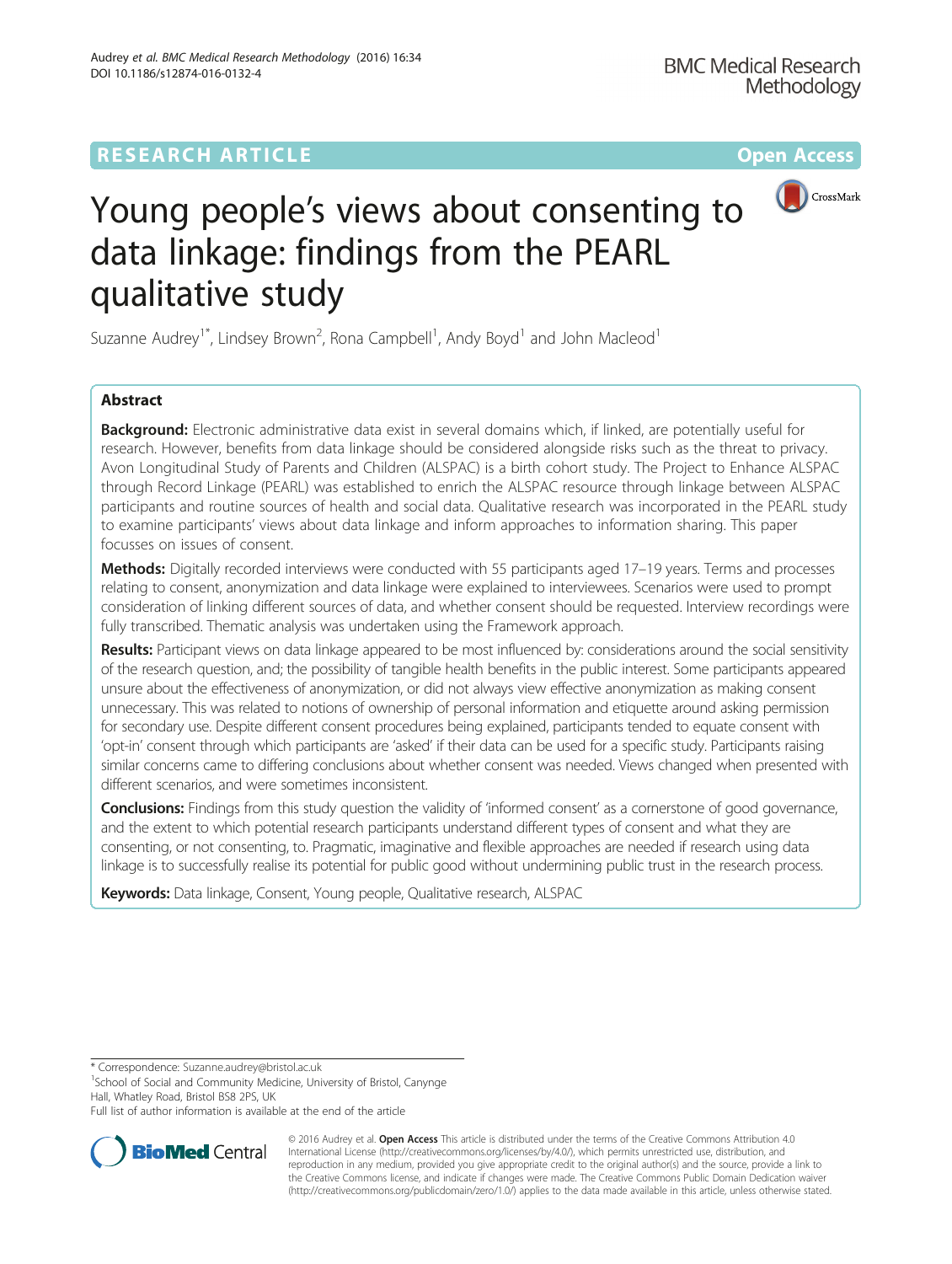# Background

# Research ethics and consent

Evidence of the abuse suffered by human research 'subjects' during the Second World War prompted the development of frameworks for ethical medical research which were enshrined in the Nuremberg Code (1947) and the Helsinki Declaration (1964) [\[1,](#page-11-0) [2\]](#page-12-0). Local Research Ethics Committees were formed in the UK in early 1968 to regulate medical research and ensure adherence to these frameworks. Consent which is properly informed and freely given is central to research ethics [\[3\]](#page-12-0), but the scandal at Alder Hey Hospital in England, where dead children's organs had been retained for research without parental consent, highlighted the potential for unethical research practice [\[4\]](#page-12-0). In response, in 2001 the Department of Health developed the Research Governance Framework for England with the aim of providing a coherent and ethical framework for health research [\[5](#page-12-0), [6\]](#page-12-0). As well as participants being fully informed about the risks and benefits of participating in research, consent must be freely given and is often considered a process through which the option of withdrawing consent at any time is incorporated into the consent procedure.

#### Data linkage

Electronic administrative data, collected for purposes other than research but potentially useful for research, exist in several health and social domains. These data can enhance epidemiological research in several ways. In the case of established research study samples, data linkage can provide a means of cost efficient follow-up. Information available through linkage may be difficult to collect in other ways, such as participant self-report, or if self-reported may be subject to bias [[7\]](#page-12-0). Data linkage can provide information that would otherwise be missing and can be used to inform analytic strategies to address the issue of missing data [[8](#page-12-0)]. Linking information about the same individuals, from different data sources, can assist in establishing links between health and the environment, 'lifestyle' and other risk factors [[9](#page-12-0)–[12\]](#page-12-0). The knowledge gained is likely to increase with the quantity and quality of data made available.

However, benefits derived from linking personal data need to be considered alongside the risks. If 'participation' in linkage based research exposes individuals to risk of harm then the issue of their consent arises. The main objective risk related to such participation is the threat to privacy. Deductive disclosure remains a theoretical risk in research data sets unless all steps to remove uniqueness are taken. However in practice there are no examples of privacy breaches of this nature arising from epidemiological research that we are aware of. Individuals may also be unhappy about the use of information contained in 'their' records, for example, if they do not approve of the research topic or the possible use of the findings. Whether harm of this nature is substantial enough to require researchers to

seek consent is contested. In general, research based on anonymised records does not legally require the consent of the individuals from whom the records are derived [\[13](#page-12-0)].

Data linkage typically involves identifiable records, at least at the point of linkage. In practice, privacy concerns may be largely overcome if anonymised linkage technologies [[14](#page-12-0), [15\]](#page-12-0) or two-stage 'split file' approaches are used. In the case of the latter, a two-stage process is implemented: a trusted linkage agency uses personal identifiers to link data for the same individuals from different data-bases but without the agency having access to sensitive information, and; once the linkage is complete, personal identifiers are removed and sensitive information is restored to provide an anonymised dataset for researchers. Such datasets are more properly described as pseudonymised as a unique combination of variables within them may permit deductive identity disclosure. This consideration can be mitigated by further technical strategies (such as "k-anonymisation") to remove uniqueness [\[16\]](#page-12-0). However, since these also reduce the information contained within the dataset, they may limit inferences that can be made from it.

# ALSPAC and PEARL

Avon Longitudinal Study of Parents and Children (ALSPAC) is the largest birth cohort with detailed biological and behavioural data from before birth to early adulthood in the world ([http://www.alspac.bris.ac.uk](http://www.alspac.bris.ac.uk/)). ALSPAC initially recruited 14,541 pregnant women resident in and around the City of Bristol, UK with expected dates of delivery 1st April 1991 to 31st December 1992. When the index children reached seven years of age, an attempt was made to bolster the initial sample with eligible cases who had failed to join the study during pregnancy. An additional 713 children were subsequently enrolled. The total sample size is therefore 15,247 pregnancies, resulting in 15,458 fetuses, of which 14,701 were alive at 1 year of age [\[17\]](#page-12-0). Since then, participants have been assessed, mainly through questionnaires and clinics and analysis of biological and genetic samples. The study website describes the resource in more depth [\(http://www.bri](http://www.bris.ac.uk/alspac/researchers/data-access/data-dictionary/)[s.ac.uk/alspac/researchers/data-access/data-dictionary/](http://www.bris.ac.uk/alspac/researchers/data-access/data-dictionary/)>).

The Project to Enhance ALSPAC through Record Linkage (PEARL) was established to obtain consent for, and establish mechanisms of, linkage between ALSPAC participants and routine sources of health and social data. The aim is to enrich the study database, enhance strategies to reduce the bias that may result from missing data and enable cost-efficient prospective follow-up in a way that minimises participant burden. Based on ethico-legal considerations and the requirements of the owners of routine records, alongside those related to etiquette and participant trust, a decision was made to seek explicit informed participant consent for linkage to a range of health and social administrative data held electronically. A postal consent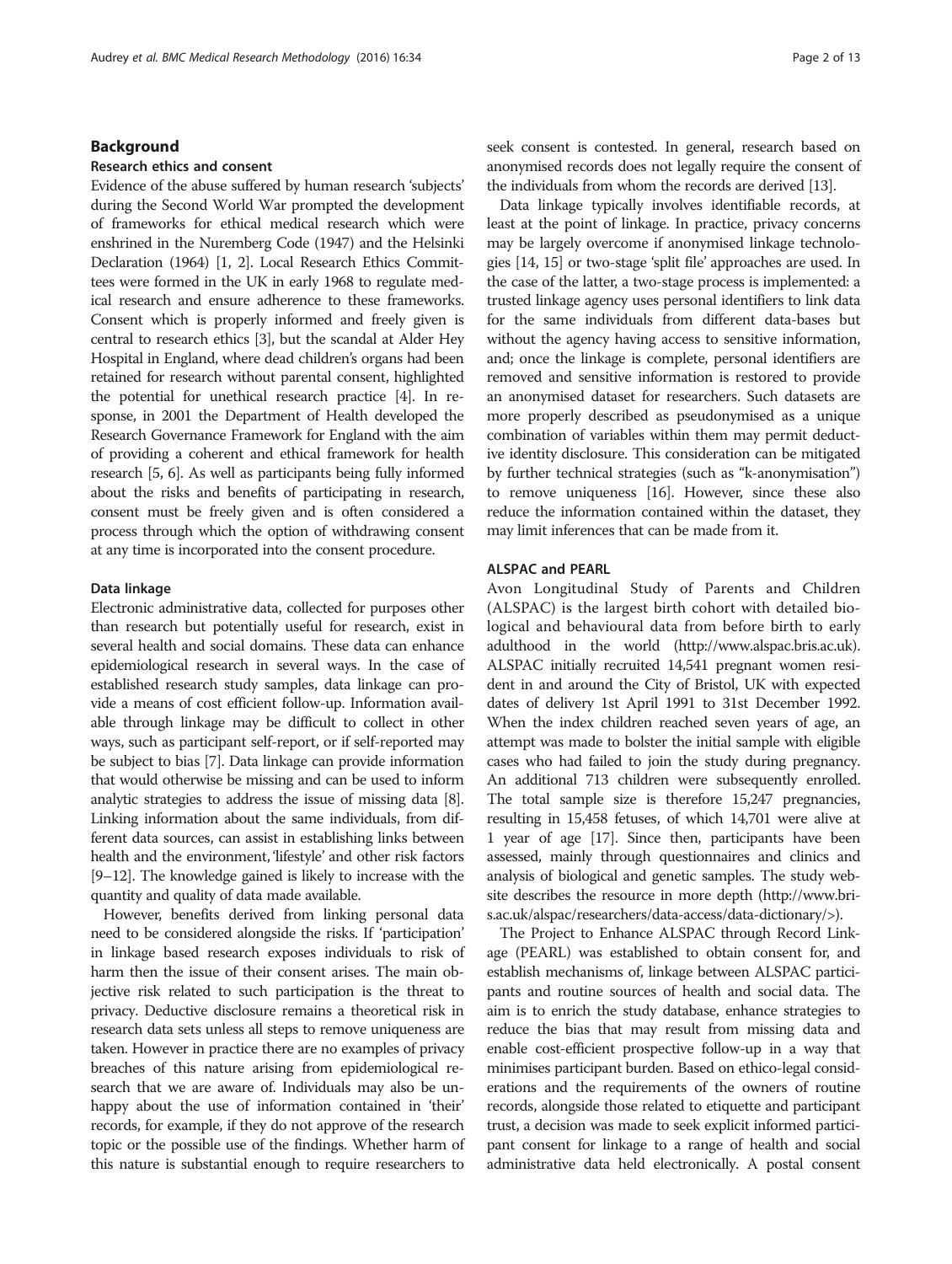campaign was launched which asked participants to record separate consent decisions for ALSPAC's use of their health, education, economic and criminal routine records [[18](#page-12-0)]. A total of 13,136 consent packs were sent out to ALSPAC participants: 3622 packs (28 %) had been returned by June 2013 of which 2754 (81.2 %) participants consented to all linkages, 584 (17.2 %) varied their consent decisions, and 55 (1.6 %) refused all linkages.

Qualitative research was incorporated in the larger PEARL study with the aim of examining participants' perceptions of data linkage, their views on its advantages and disadvantages and a detailed exploration of any apprehensions about data linkage processes. The interviews formed part of ALSPACs work to ensure active participant involvement in the research process and, in this case, to shape the appropriate strategies and materials used in ALSPAC in relation to the study's use of data linkage and participants' routine records [\[19\]](#page-12-0). Findings from the qualitative study will also inform the wider public debate about record linkage. In this paper we focus specifically on the issue of consent.

# Methods

## Recruitment

The recruitment strategy was designed to maximise the study's ability to interview participants from a range of health and social backgrounds and historical participation levels in ALSPAC. Initial sampling was random. To ensure that views were heard from a diverse range of participants, additional purposive sampling was based on random selection within sub-cohorts with one of three a-priori selected characteristics: i) low socio-economic status, ii) low participation history, and iii), whether the participant was a 'care case' (a study administration flag indicating that there was some sensitivity around contact due to health or family circumstances). Low socio-economic status was characterised as those living in areas amongst the two most deprived quintiles as indicated in the Index of Multiple Deprivation (IMD), a neighbourhood score compiled using census and local authority data. IMD status was determined through linking participants' postal address to public domain IMD indexes. Participation history was characterised as either 'engaged' (participating at least once between 16 and 18 years of age), 'partially engaged' (some participation between >12 and <16 years of age, but none since then), 'disengaged' (last participation <12 years of age) or 'eligible to participate' (eligible to take part, but had never previously participated). A 'tracing' exercise was conducted to find up-to-date address details, including linking to the participants' National Health Service (NHS) General Practitioner address.

All lists were checked by the ALSPAC family liaison team who removed a small number of names coded for whom health or family circumstances were such that it would have

been inappropriate for an invitation to have been sent. A letter of invitation and a participant information leaflet were posted to 943 potential participants (194 sampled randomly and 749 purposively sampled) with a reply slip and stamped addressed envelope for them to return if they were interested in being interviewed. One postal reminder was sent. Those who returned a reply slip and expressed an interest were contacted by telephone by a researcher (LB) and face-to-face interviews arranged. Written consent was obtained from all participants prior to interview. All interviews were conducted before the PEARL consent campaign commenced. Ethical approval for the study was given by the ALSPAC Ethics and Law Committee (Reference number E200905). The Teenage Advisor Panel (TAP), made up of participants in the ALSPAC study, advised on study materials and communication for the study, and participated in the recruitment process for the study researcher/ interviewer (LB).

#### **Interviews**

Digitally audio-recorded interviews were conducted by one researcher (LB) and took place in the participant's home, the University of Bristol or a public place chosen by the participant such as a coffee shop. Each participant was interviewed once on a one-to one basis. The topic guide was initially based on a review of the literature and discussions within the research team, and was refined as new areas of interest emerged during the first and subsequent interviews. Topics included: research using personal or sensitive information, record linkage, different types of consent, who should access records and for what purpose, privacy and confidentiality. At relevant stages during the interviews explanations were provided, aided by diagrams that were sketched by the researcher and/or participant, in relation to opt-in consent (potential participants are asked if they are willing to take part in a study and agree to do so) and opt-out consent (potential participants are informed about a study and, if they do not refuse, they are included in the study), data linkage processes, and anonymisation strategies. Following these more general topics, four scenarios (Table [1](#page-3-0)) were included to focus the discussion more specifically on linking different types or sources of data, whether consent should be requested, and if so what type of consent.

#### Analysis

All interview recordings were transcribed verbatim and any potentially identifying information removed. Familiarisation with the data began by reading and discussing the transcripts to compare and begin to categorise the data, and develop a coding framework. Two researchers read all the transcripts (SA, LB) and coded them according to key themes. A purposive small sample of transcripts, chosen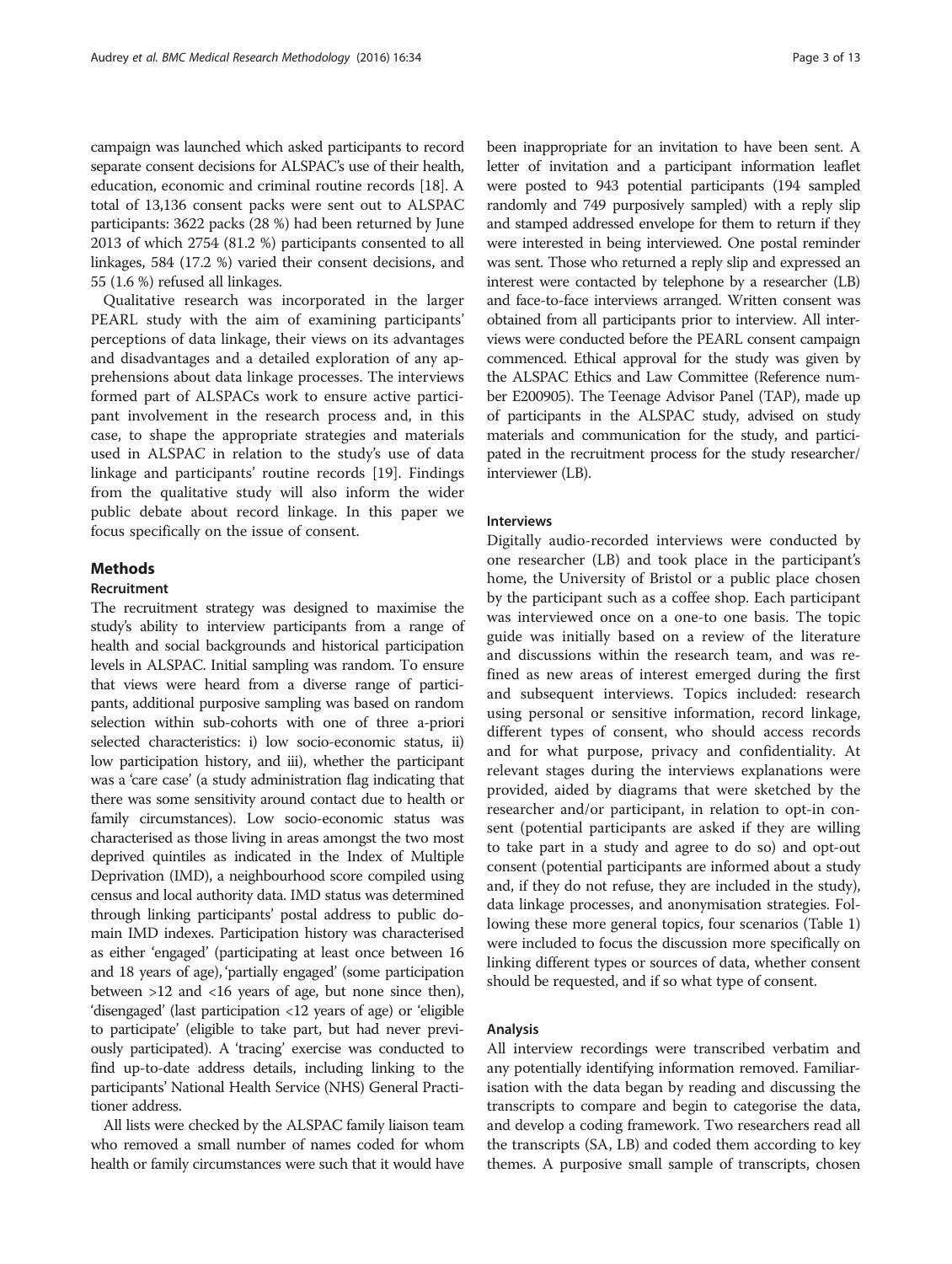#### <span id="page-3-0"></span>Table 1 Data linkage scenarios

Scenario 1: The Government is concerned about the number of teenage pregnancies in the South West. Concerned that the safe sex messages are not reaching the right people, they have asked for some research to be carried out. They linked information from medical records with information about what benefits a young person or their family received. They wanted to see if wealth influenced teen pregnancies.

Scenario 2: Researchers wanted to know if birth weight and living conditions were related to risk of getting heart disease in later life. They used about 15000 birth records and linked them up with other information, including death records. About 3000 people had already died by the time the study started. Results showed that low birth weight is linked to high blood pressure, increased risk of diabetes, and reduced bone strength. This study showed that risks to babies during pregnancy can affect health later in life.

Scenario 3: Recent research has shown that people with mental health illnesses are more likely get into trouble with the police. Much of this research is based on what people tell researchers. It has been suggested that people don't always tell researchers if they have mental health illnesses or if they have been in trouble with the police. Researchers want to see if mental health service users were getting the right kind of support. They searched medical records for ones coded to say they had a mental health illness and then looked in police records to see if that person had been in trouble with the police.

Scenario 4: Over the last few decades there has been a rise in the number of young people being diagnosed with asthma. Researchers in Bristol have put together a database of information about the environment. They know how close together buildings are in certain areas and how much traffic there is across Bristol. They now want to map the locations of young people with asthma. To do this they look at GP records and then use the postcodes of the young people with asthma to see that more people get asthma where there is a lot of traffic.

to represent a range of views, was coded independently (JM, RC, AB) to check agreement.

Because of the volume and complexity of the data, this paper focuses on the young people's opinions about consent in relation to the four scenarios. Thematic analysis was undertaken when all data collection was complete, assisted by the Framework approach to data management [[20](#page-12-0)]. A primary chart was created by one researcher (SA) using sections of the original text relating to the issue of consent for the four different scenarios, and streamlined versions of this main chart were produced as the process of summarising and coding the data progressed. Key terms and phrases were retained while repetition and extraneous text were removed. Overarching themes were identified within which similarities and differences were explored. A second researcher (RC) scrutinised the charts and checked the interpretations, which were further considered and agreed by all the authors.

# Results

Interviews were conducted with 55 young people aged 17 to 19 years, of whom 60 % were students and 56 % were female (Table 2). The majority of participants were healthy, White-British and had participated in ALSPAC from birth. There was a spread of IMD scores across the sample.

The scenarios are considered in turn below, and the key issues raised are illustrated with quotations. Despite a range of consent procedures being outlined and discussed, the young people tended to consider consent as opt-in consent through which participants are given information about the individual study and specifically

Table 2 Characteristics of interview participants

| Category                                  | Number         | Percent |
|-------------------------------------------|----------------|---------|
| All interviewees                          | 55             | 100     |
| Age                                       |                |         |
| 17 years                                  | 12             | 21.8    |
| 18 years                                  | 35             | 63.6    |
| 19 years                                  | 8              | 14.5    |
| Gender                                    |                |         |
| Female                                    | 31             | 56.4    |
| Male                                      | 24             | 43.6    |
| Ethnicity                                 |                |         |
| White British                             | 51             | 92.7    |
| Other                                     | 3              | 5.5     |
| Refused                                   | 1              | 1.8     |
| Qualifications                            |                |         |
| At university                             | $\overline{7}$ | 12.7    |
| A-levels                                  | 25             | 45.5    |
| GCSE's                                    | 8              | 14.5    |
| Other (e.g. NVQ, BTEC)                    | 12             | 12.8    |
| None                                      | 3              | 5.45    |
| Employment status                         |                |         |
| Employed                                  | 10             | 18.2    |
| Student                                   | 36             | 65.5    |
| Unemployed                                | 9              | 16.4    |
| Health                                    |                |         |
| Disability/long term illness              | 9              | 16.4    |
| No disability/long term illness           | 46             | 83.6    |
| ALSPAC participation history              |                |         |
| Engaged                                   | 41             | 74.5    |
| Partially engaged                         | 4              | 7.3     |
| Disengaged                                | 6              | 10.9    |
| Eligible to participate                   | $\overline{4}$ | 7.3     |
| Index of Multiple Deprivation (IMD) score |                |         |
| (most deprived) 1                         | 12             | 21.8    |
| $\overline{2}$                            | 16             | 29.1    |
| 3                                         | 6              | 10.9    |
| $\overline{4}$                            | 7              | 12.7    |
| (least deprived) 5                        | 14             | 25.5    |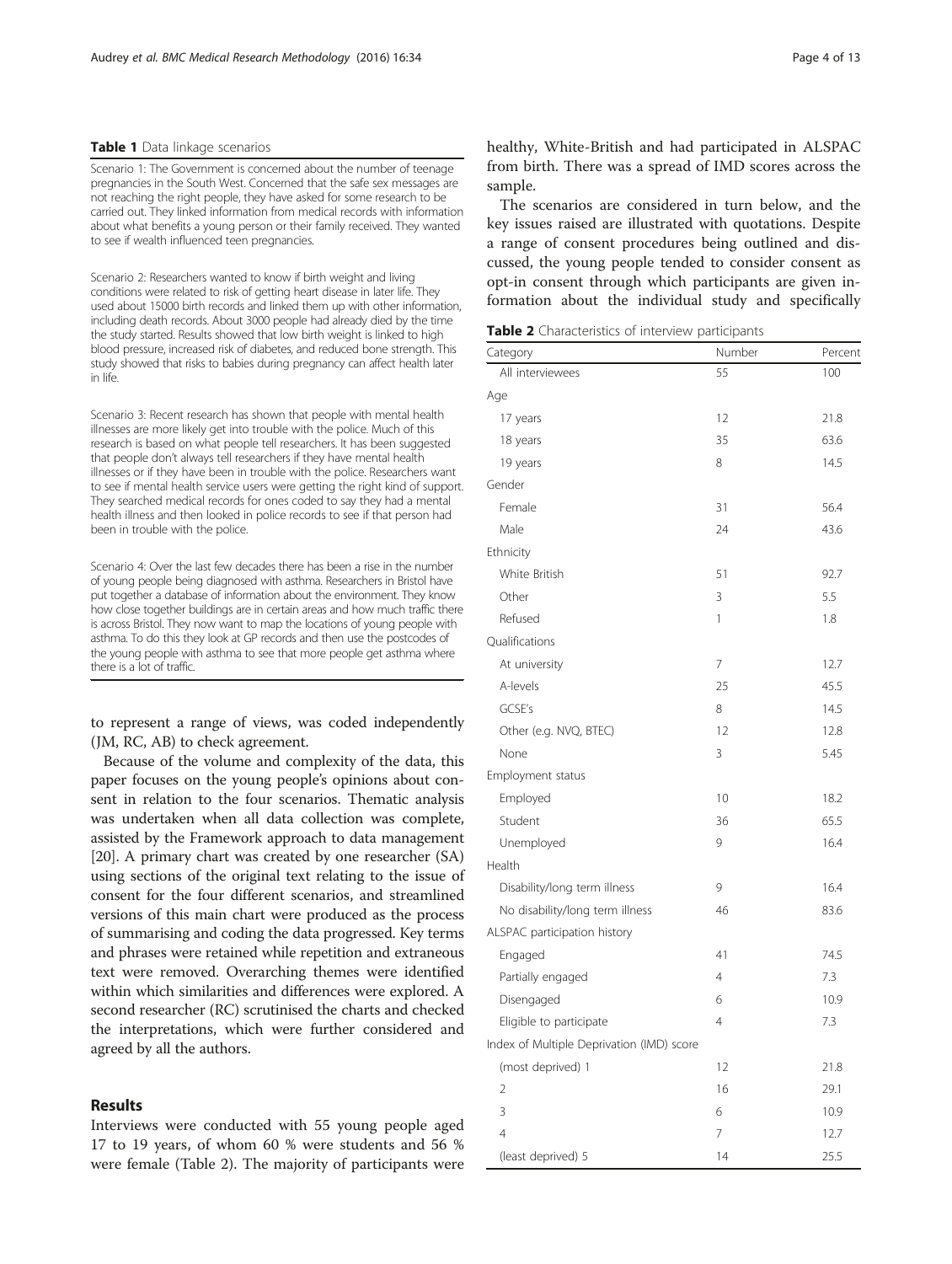'asked' if their data can be used. Table 3 illustrates the broad spread of opinions, by gender, about whether participant consent should be requested for data linkage. This table illustrates that there was no consensus for any of the scenarios: for each of the proposed studies there were young people who said consent was not needed, others who were unsure, and others who felt consent was required.

Scenario 1. Linking teenage pregnancy and state benefits Scenario 1 proposed linking medical records, specifically pregnancy, with records relating to state benefits (financial assistance provided by the government to low income families). Opinions ranged from suggesting the study should not take place at all, through varying emphases on the importance of consent to assertions that no consent was necessary. The potential to offend or stigmatise those on lower incomes led one young woman to reject the idea of the study altogether:

If they're concerned that safe sex messages aren't getting through I don't see how finding out if wealth influenced it is going to make any difference … people would be offended if they even did the study … It's like stereotyping them … they could just send out more messages overall. Female, ID4.

This was the first scenario discussed with respondents and overall there was a strong sense that people had a right to know if researchers were accessing and linking potentially sensitive data about them:

I wouldn't like to think that someone's, they've based information on people's medical records and they don't know that they've been used for this survey ... it's not really right to just take this sort of information without asking for it. Female, ID26.

Everyone's got their right to say yes or no, surely … people should still have the right to say "No I

don't want you to access that", than you going straight in and getting that information. Male, ID18.

Others expressed concern about being judged or labelled, and felt the solution was to ensure that consent was given:

I reckon if they're going to use people's like, medical document and benefit documents, they should ask the permission of the people they're going to use … I think they'd be like a bit embarrassed, or a bit like mmm don't like want that information shared, so she should have the right to say no. So they should be contacted… say I was like 15 and pregnant I wouldn't want my name to be given because, I don't know, being judged. (Female, ID22)

Just because they could be in low income doesn't make a difference about their medical records … It's like putting like a label on them … I would want to be asked if I was being labelled ... If they can't get it [consent] then it shouldn't happen. (Female, ID8)

These quotations suggest the perceived importance of consent because of a sense that participants are being singled out, or individually identified by those doing the linkage. For others, such consent should be requested because data about an individual were seen as being owned by that person, not by the agency holding the information, and therefore permission for a third party to use it was required.

Because it's their information, you know what I mean. They should be asked, it's their's and they should be able to say who gets it. (Male ID30)

However, because the research involved numerical analyses at an aggregate and therefore 'impersonal' level, rather than an individual level, others felt consent may not be required.

|                                                 | <b>Table 3</b> Should consent be requested for data linkage? |                                                   |                                         |
|-------------------------------------------------|--------------------------------------------------------------|---------------------------------------------------|-----------------------------------------|
| 1. Linking teenage pregnancy and state benefits |                                                              | 2. Linking birthweight and future health outcomes |                                         |
| No consent required<br>$n = 9$ (4f, 5 m)        | Request consent<br>$n = 34$ (20f, 14 m)                      | No consent required<br>$n = 11$ (5f, 6 m)         | Request consent<br>$n = 36$ (20f, 16 m) |
| Unclear/unsure<br>$n = 11$ (6f, 5 m)            | Study should not take place<br>$n = 1$ (1f)                  | Unclear/unsure<br>$n = 8$ (6f, 2 m)               |                                         |
| 3. Linking mental health and criminal records   |                                                              | 4. Linking asthma and postcodes                   |                                         |
| No consent required<br>$n = 20$ (9f, 11 m)      | Request consent<br>$n = 20$ (15f, 5 m)                       | No consent required<br>$n = 14$ (8f, 6 m)         | Request consent<br>$n = 26$ (16f, 10 m) |
| Unclear/unsure<br>$n = 15$ (7f, 8 m)            |                                                              | Unclear/unsure<br>$n = 15$ (7f, 8 m)              |                                         |

 $f =$  female,  $m =$  male; total participants = 55 Bold data are the subheadings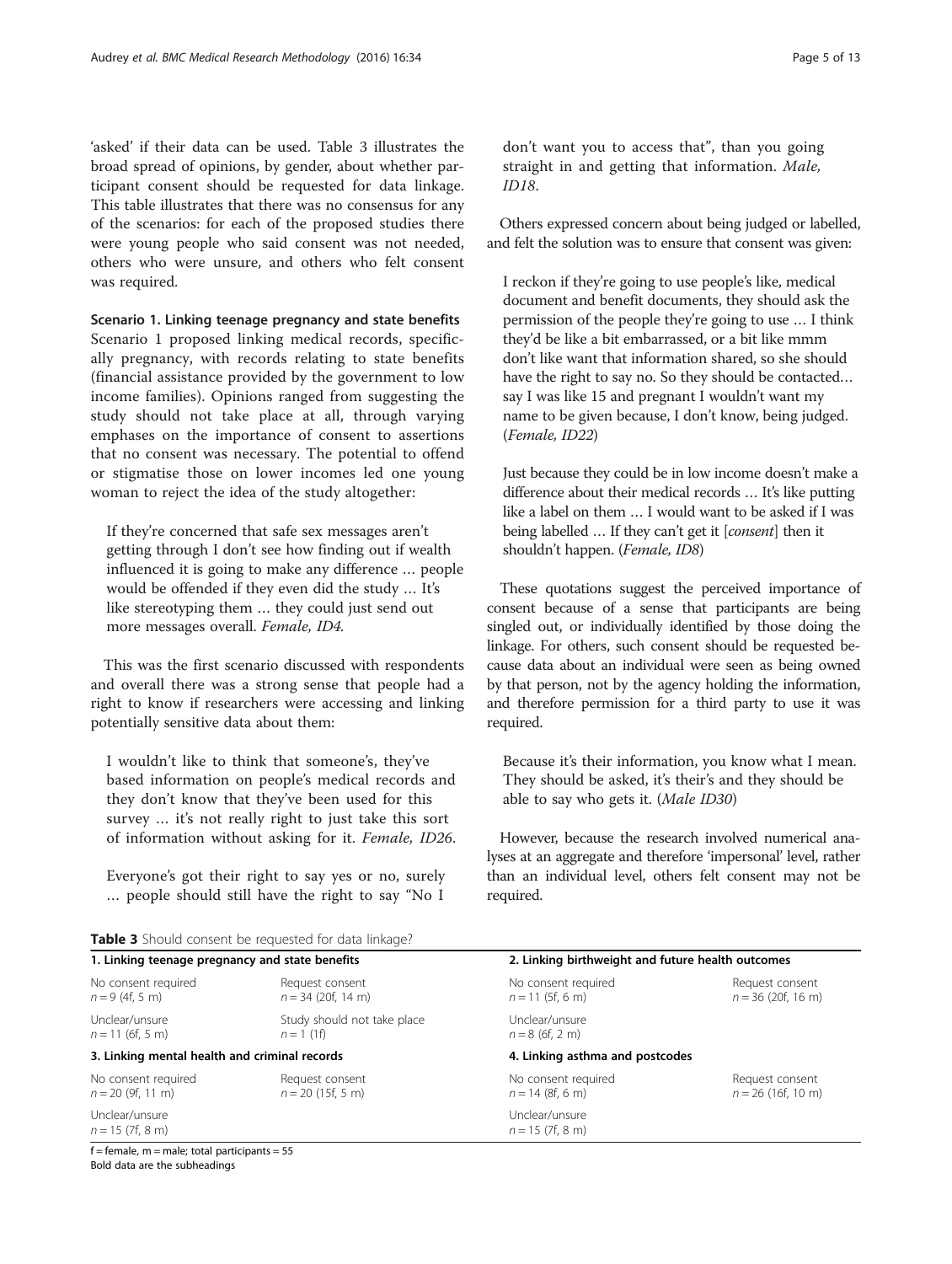It's medical and benefit records, so it is, you know, private so they probably should ask for consent … I'd like to think someone would ask me but if-something like this where it's kind of more, not random, but they're not looking at individual case studies, they're just after a correlation-I think in that case it probably would be ok to go ahead without specific consent … if you're just after a correlation then I think that's quite an impersonal thing anyway. (Female, ID37)

Anonymising the data was seen as a solution to concerns about privacy, but for some respondents this did not necessarily remove the need for consent:

Finance is quite a personal subject … I'm not too worried about my financial information but some people might get funny about it so you have to ask them first … So this could be a bit personal, in the medical side of things … There should still be consent even if it is anonymous. (Male, ID40)

It can be very personal information, as in pregnancies. Some people might not want you to know they were pregnant or something. Um and then, and state benefits as well, they might not want to talk about that … I think as long as the research is anonymous then it should take priority over consent. (Male, ID17)

The following quotation illustrates how some participants moved from one opinion to another as they considered whether anonymisation could remove concerns about using an individual's data without their knowledge.

They should ask the people that are pregnant … because it's their information isn't it, and you'd want to know why their information was being used … like they can choose to give the researchers their medical records and financial details … if it's not doing it on an individual basis then … I don't think they should need to be asked… it's not the individual, it's a number at that point isn't it, you're not looking at the person … It's not like it's going to get published in a journal with everyone's names. (Female, ID19)

# Scenario 2. Linking birth weight and future health outcomes

The second scenario proposed accessing medical records to retrospectively link birth weight with future health outcomes including diabetes and heart disease. Seven young people specifically stated that the study proposed in this scenario was more 'important' than that in the first scenario, with the benefit to the public more obvious than in the previous scenario.

No I wouldn't ask for permission if it was me … Well it's more, it is life and death isn't it, so it's not necessarily a young kid getting pregnant. It's, I think there's more to gain out of doing that one than there is worrying about teenage pregnancy. (Male, ID22)

It's gonna help people's health. It's gonna save money. It's gonna be less drain on resources, and if you can prevent it or know what to do through childhood then it's gonna help in the long run … In many ways it would probably be better not to ask for consent. Let's just go ahead and do it because if you're gonna base future research on it and you want your data to be accurate, otherwise your gonna come up with some theory that is either pointless or would mean you putting in place things that are actually gonna hinder people as opposed to improve their health, so I'd probably go ahead and do it. (Female, ID37)

While some respondents felt the requirement for individual opt-in consent might be waived if there was evidence that linkage was for the public good, others argued it was important to gain consent.

It's kind of about life and death really … it's about, you know, discovering why … I still think it should be asked actually. (Female, ID49)

I can see both ends of the argument though and that's why it's hard to do it, cos you think well yeah you should cos if it's a good cause you should just let them do it. But then again it's kind of your information and if you can't even withhold, withhold the privacy of your information, then what have you got? Like what? We might as well just like plaster it all over your walls and stuff, let everyone see it. (Male, ID52)

Although the researcher highlighted some of the practical difficulties, time and expense involved in attempting to contact 15,000 people, this did not appear sufficient to change strongly held opinions about whether consent was needed.

Consent should always be asked … I think, however expensive it is, some sort of consent needs to be asked for. (Female, ID11)

Then researchers would just make their research with big groups so they didn't have to ask permission so it would just be an escape, an escape route really, wouldn't it … I probably wouldn't want to take legal action or anything but I'd be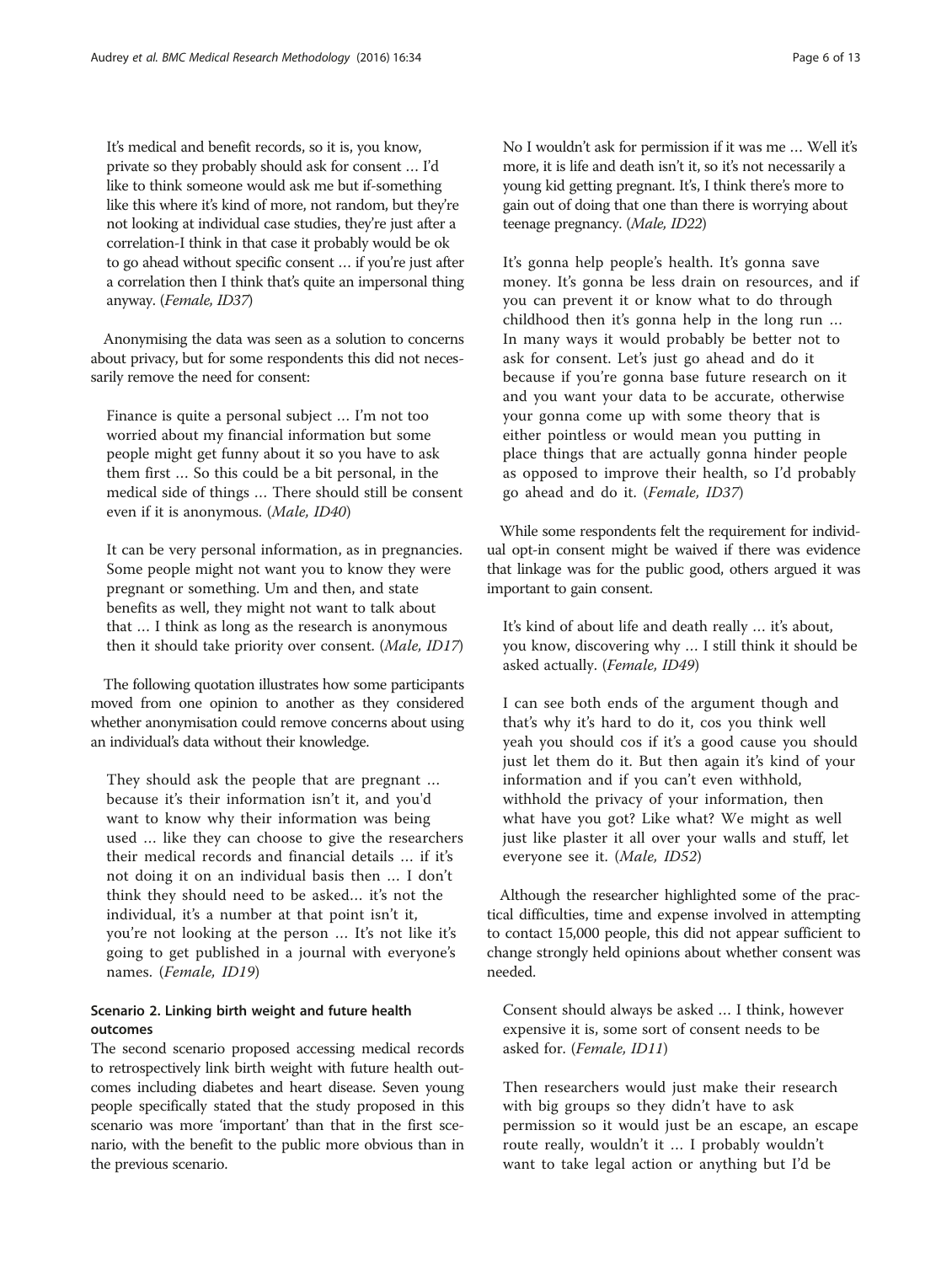offended [laughs] that they've just not asked me. (Male, ID2)

You should always be asked no matter how many people it is. (Male, ID34)

Yeah [consent needed even if expensive to obtain] cos if the research is really important, then it should get funding from the government. (Female, ID42)

A further important point of discussion was whether consent was required to access the data of those who had died. Opinions ranged from asserting that these data should not be used at all, through considering whether opt-out consent had already been given or family members should be consulted, to suggesting the data could be accessed without any consent.

Well you can't get permission from someone who's dead. So I don't think that they should use any data of people that have already died … No, I don't like the fact that like you can't give consent. (Female, ID28)

They might have said you could use it before they died [*opt-out consent*] ... if not then maybe if the family agrees … They're not really going to know whether information's being used but still you shouldn't, you shouldn't just be able to, somebody just use it without any kind of consent at all. (Male, ID47)

I think you probably have to have permission from their relatives and if they haven't got any relatives then I would just use it. (Female, ID51)

Sometimes like dead people's information can be like the best information because they've already had a bad out-a bad outcome, and you can find out why, and that can be like the most important stuff … Just take the information if it's, if it's really important, then just take it, who's going to care because they won't know? (Male, ID12)

The suggestion that no form of consent is needed in order to gain 'really important' information, relates to the preference for research that is for the 'greater good'.

# Scenario 3. Linking mental health and criminal records

The third scenario proposed linking mental health and criminal records. Discussions of this scenario were complicated by uncertainty about whether people with mental health problems would have the capacity to give informed consent.

Big mental health illness, they probably won't be able to like make their own decisions anyway. (Female, ID51)

The only thing I'm slightly thinking about is if people with mental health illnesses would they be able to understand … it's all such a very big category isn't it mental health illness. You'd have to look at different types of mental health illness I suppose. (Male, ID24)

The purpose of this research was mentioned by young people who asserted that opt-in consent should be sought, and those who felt it was not required:

I don't see what you can get from the information once it's collected because quite often that those sort of correlations have already been spotted in society … I will always say consent … I think you should ask consent of the individual. (Male, ID45)

I think it's fine just to do it … I think because it says like it wants to see if the mental health service users are getting the right kind of support, it's important that they do have a right to sort of support … I think that's OK because again it's just like trying to help them, but it's not just for pointless, just general knowledge. (Female ID27)

Concerns about the purpose of the research were closely linked to the stigma associated with mental illness:

That's kind of labelling and stereotyping those mental health people, and it's quite wrong to pin-point those certain people really … Yeah, definitely will need consent cos at the end of the day it's going to be published out and, and people would want to know what is going to be used from their records really. (Female, ID23)

There is still a lot of stigma attached for mental health ... they probably should [seek opt-in consent] for this because it is, you know it's, somebody might find out they've got mental illness and they don't want them to know … you'd have to look at the positive, look at the negative and if the positives outweigh the negatives perhaps don't ask them their permission. (Female, ID1)

Despite the researcher explaining the processes for anonymisation in some detail during the earlier part of the interviews, many of the young people's comments seem to be predicated on an understanding that people's identity may be revealed. This is suggestive of a lack of trust of how the information would be handled in the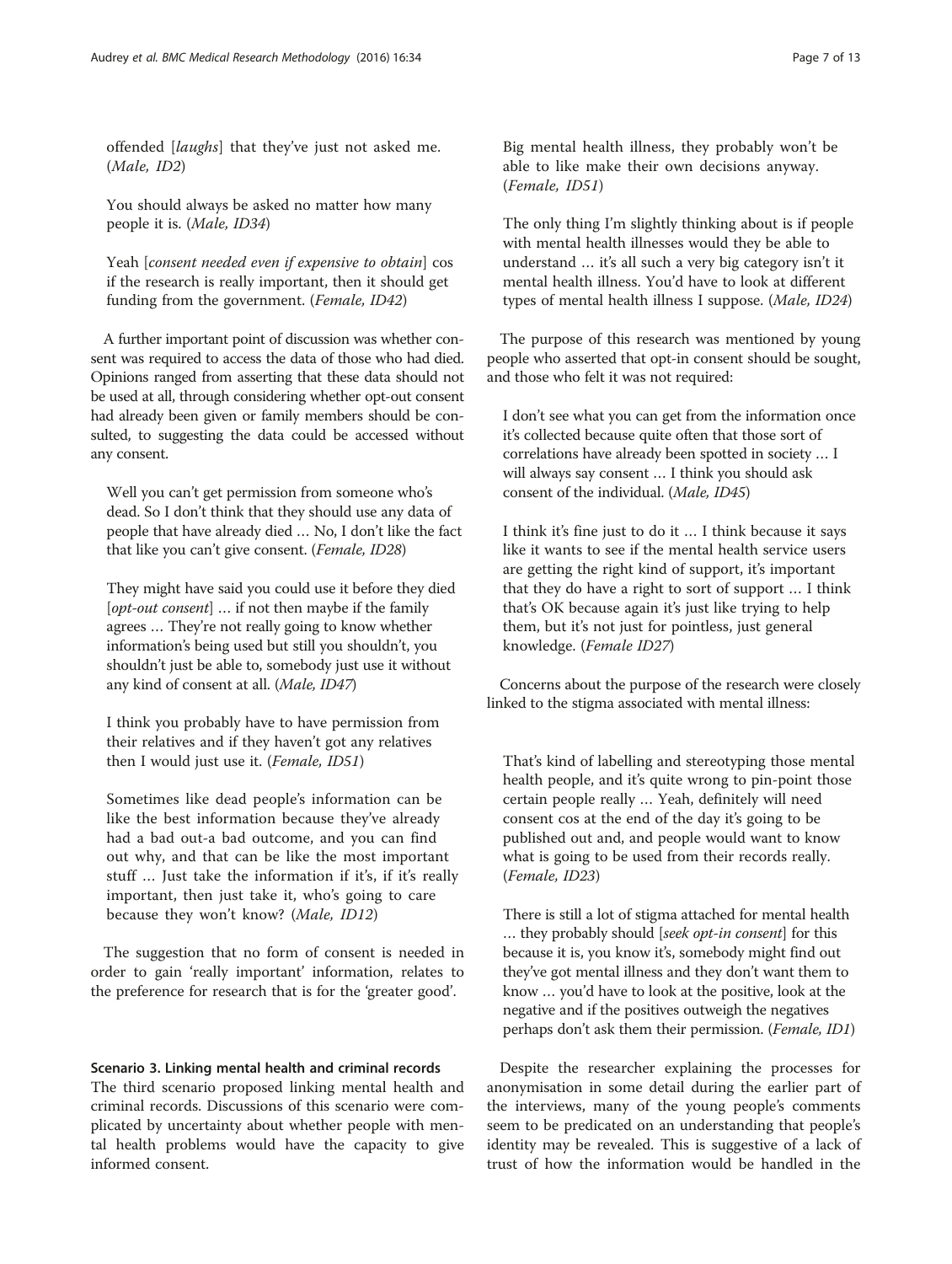research and concerns about the limits of anonymisation. Consequently this scenario elicited responses, especially from young women, about the ethics of the research and the potential for harm:

It seems like it could cause prejudices against people with mental illnesses and say like they'll all, all go out and commit crimes or something … I guess people's information being used behind their back, so they don't know that they, they're part of the study … might stop some people from um like going to the doctor when they need to or something cos they don't want it to be put on their medical records. (Female, ID42)

People shouldn't be looking through medical records going "This person has a mental illness". Like that's really, that's so unethical … Well I actually do have a mental health illness and I wouldn't want people looking at my like records going "Oh you know she's like mentally ill" … I know people like need more help and stuff and like it's good to research like the kinds of support and that sort of stuff, but it's definitely something that I think needs informed consent especially when police records are involved as well. (Female, ID28)

This one does seem like really quite invasive I think … in some weird way, it feels like some sort of persecution type of thing. I mean it's not, but it does sort of seem a little like that … I feel like the research is really important but um, maybe it's kind of um, permission should definitely just be asked for it … It just seems like an easy option to just be like "Oh it doesn't matter" and just sort of say "Oh they can link those two, it doesn't, they're not gonna know, it's not gonna personally affect them, it's for the greater good". But then, and I'm not sure, I mean a lot of things are for the greater good and they're not all that good themselves. (Female, ID33)

Amongst the respondents, some young men focussed on the issue of not gaining accurate information and the potential for bias:

It says on here "people might not tell researchers they have mental illness" … I guess you could just take the information … because it makes it more accurate and reliable. (Male ID12)

Wouldn't be much use by asking because as it says somewhere that people that have been in trouble with the police and have mental illness don't tend to tell people, so asking consent you'd get all the people who haven't been in trouble … so don't get consent … just do it. (Male, ID17)

If they've got a mental health illness then they may be more likely, that might affect their willingness, so it might be hard to um actually gather the right, gather enough information. I think that might be biased … maybe you have to, not have to, use it without their permission in order to help, because you're going to help them overall really in the end. (Male ID47)

This scenario also prompted discussion about the importance of anonymising data which may mitigate the requirement for consent:

There is certain situations where you might be able to, it might be acceptable to ask or it might be acceptable just to go ahead and get it … as long as it wasn't directly linked back to you, as a person, it would be all right … So it's just like a list rather than actual people. (Female, ID6)

I think this one's complicated, as to whether or not um you'd have to ask them. I think probably not … as long as the information about what sort of mental health thing, and what sort of get in trouble with the police, was not so detailed that you could get back to them. (Male, ID24)

If the system actually managed to work and it wasn't traceable back to anyone at any point really then it would be all right. It's just things that could go wrong with it I suppose … someone gets access to the data whilst there's still names attached. (Male, ID32)

That's quite confidential though, mental health one, this is and then looking at their criminal records as well … You'd have to ask them, but I wouldn't be very happy with it, I tell ya … If it was anonymous then I suppose it could be all right. (Male, ID40)

# Scenario 4. Linking asthma and postcodes

The fourth and final scenario proposed to map the locations of people with asthma which would require accessing their medical records and obtaining their postcodes. Amongst the young people interviewed, there was a predominant opinion that asthma is not a stigmatising condition. However, this did not result in a consistent response about whether consent should be requested for this study:

It's not making anyone shy away, it's literally just if you've got asthma. Everyone's going to know you've got asthma because you're going to be like, got an inhaler … It's just ethically right to do it [gain opt-in consent] you know, it's the fair thing to do and it's their information at the end of the day. (Male, ID30)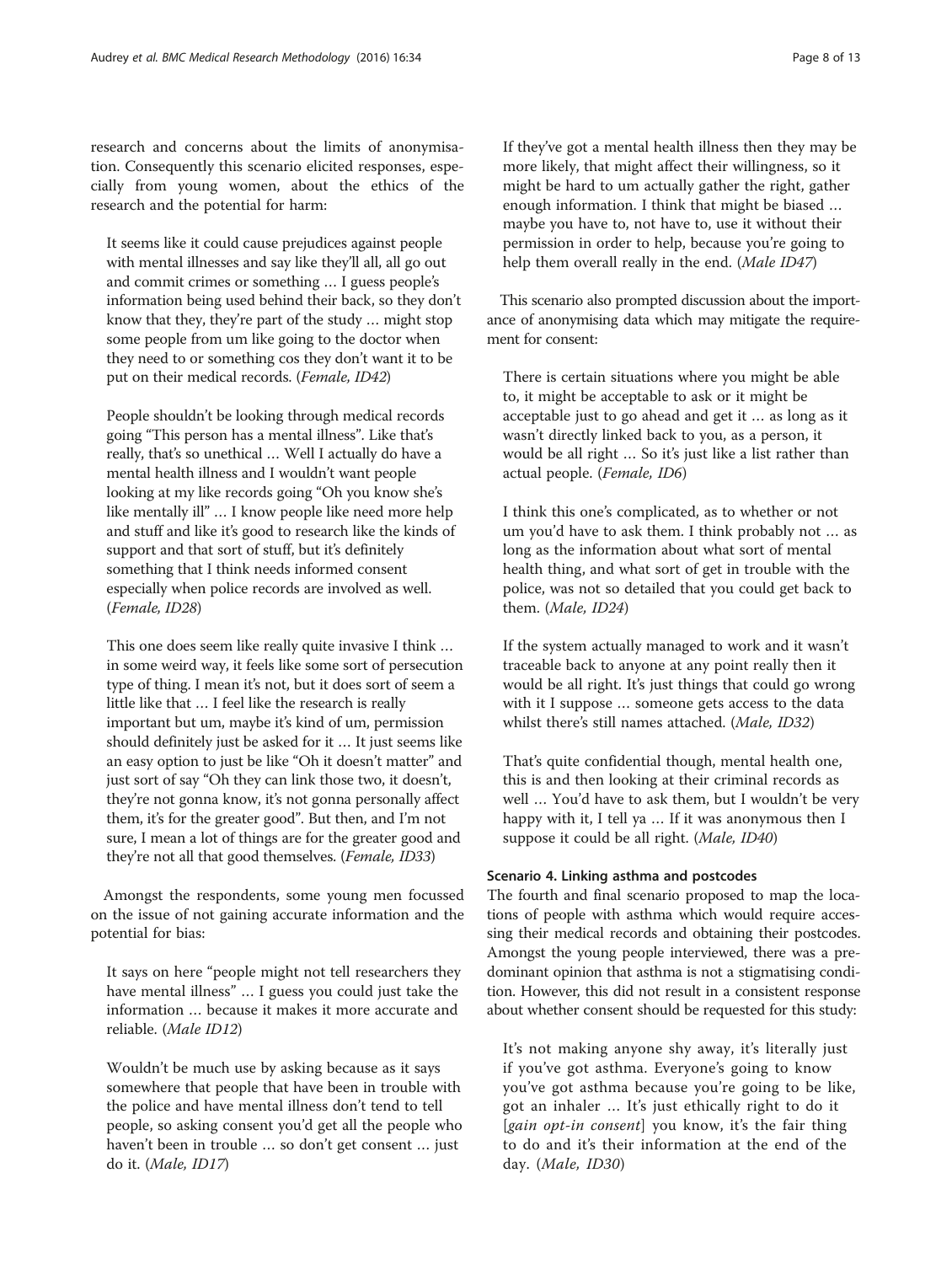It's not as sensitive as the others … I don't imagine that a lot of people are ashamed because they've got asthma, so that I probably think that people would be OK and want to know why they've got asthma … I'd probably say you could ask consent. I don't think it would matter either way because in the long run it would benefit them. (Female, ID38)

I suppose, in a way, asthma seems like a relatively harmless thing to look at GP records for but I don't know. I feel like that shouldn't really bias me but I mean, addresses kind of seems like the, slightly invasive … I mean people have like wildly different sort of opinions … like my parent's generation would be kind of like, you know, mental health thing would be a thing to sort of hide and sort of, maybe a bit sort of shame or something. Or, or, you know, a sort of pregnancy or something that you didn't want would be like that as well, um, and they might not want people to have access to, you know. Some people still sort of have that opinion. Whereas others really don't mind and I think it's just important to have that sort of choice. But, yeah, for me, asthma's like not a big deal … I think it would be best if people did have their permission asked, but um I don't know, it doesn't seem like it would be that horrendous if it wasn't. (Female, ID33)

The requirement for opt-in consent appeared more closely associated with using participants' postcodes which were seen as more specific to the individual.

I think it wouldn't be about the asthma, it would be about doing a thing about where you live. (Female, ID6)

They definitely need consent with that one 'cos it's, 'cos they keep addresses. Certain, it's like locating people and they might not want to have everyone knowing where they're, where they live sort of thing, like the researchers and looking at GP records they might be a bit sensitive 'cos they could look at anything on the GP records. (Female, ID43)

If it was the whole postcode then that's quite confidential 'cos you're giving away where someone lives then … the researchers have to have the details, as long as they don't abuse it I suppose … Like using it for wrong purposes, giving it on to third parties. (Male, ID40)

Anonymising and ensuring security of the data were identified as solutions to the potential invasion of privacy:

So as long as it stays within, you know, where it's got to be then I think that would be all right, but as long as it doesn't, you know, information doesn't accidentally get out … if all their information's getting thrown away and it is just a number of like how built up the area is or something then no I don't, don't think it would be a problem. (Female, ID13)

As it becomes like less anonymous I think you should act like, consider consent more … I don't know like if there's a lot of people with asthma or not so it, it depends like what numbers because there could be like hundreds or thousands of people with asthma. So it could become like really difficult to get consent … I think if numbers are like really large then I don't think you need to worry about consent with this one. (Male, ID35)

I don't see why you have to ask consent if there is, if it is made anonymous … the admin staff know who you are, it can be still can be traced back … I think yes you should ask for consent but if it is going to be completely anonymous, and the governing bodies decide that it is gonna be anonymous, then I don't see any reasonable reason why you should have to ask for consent. (Male, ID45)

The following quotation illustrates an attempt to balance a perceived invasion of privacy against the needs and purpose of the research.

It's not the most personal illness ever, and in that case I think that it [data] should just be taken. But I think essentially you've got to keep the same for everything because you just lower the line and eventually every situation doesn't require permission. So I would say that they've got to ask for permission … The main cost is only a little bit of invasion of privacy and I guess that is kind of, that's kind of overshadowed by the fact that it is a beneficial survey. It's not like they are trying to find ways in order to hurt the people with asthma, they are finding ways to help them. (Male, ID5)

This scenario also prompted assertions that requiring opt-in consent was unlikely to undermine the research because such consent was likely to be given:

I think if you asked those people they wouldn't mind anyway … if you asked, everyone would, not everyone, but majority of people would say yeah, and so might as well ask when you can. (Female, ID4)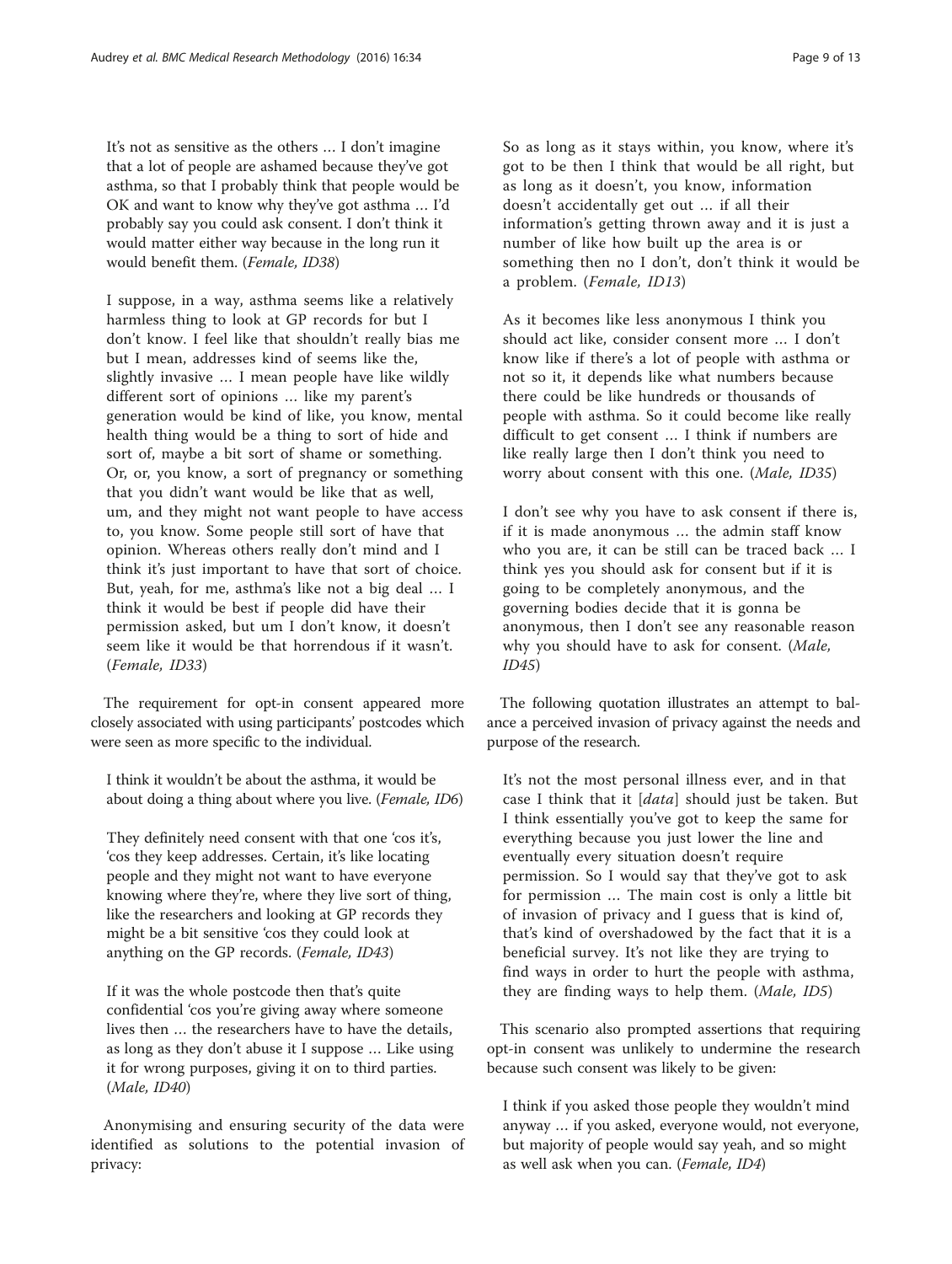It's fine because you're not, it's not like you're labelling them with something. It's like a normal thing … Just ask them, just so they wouldn't, just so they know that their address will, might, their address would be on a map. But knowing, I don't think they would have a problem with it, cos it's only just saying where they've got asthma to, and how close they all are. (Female, ID8)

I think they'll be more willing to like say "Yeah" or "Do it" kind of thing, or it will be their mums or whatever, but like I reckon they'll be more willing to. Cos like if it's their mums or something they'll be like "Oh it will help kids?" and stuff, and mums like doing that I guess [laughs]. (Female, ID25)

# **Discussion**

## Public attitudes to data linkage

The issues identified in this study with young people resonate with those of previous research eliciting opinions about data linkage from a wider age-range. Qualitative research commissioned by Wellcome Trust in 2013 examined public attitudes to linking personal data. Focus groups and telephone interviews were undertaken with 50 men and woman aged 18–70 years from different socioeconomic groups [\[21\]](#page-12-0). The research concluded health data may be perceived as different from other kinds of data: although health data were regarded as personal and private, it appeared acceptable to share these data within a trusted medical context. There were very few objections to medical data being used for the 'general good' (such as helping to find cures and causes of disease) as long as commercial gain was not the priority. Some awareness of data linkage by government departments was evident, with a perceived benefit of identifying fraudsters. Nevertheless, anonymity and consent were considered important and there was some unease about individuals being targeted and 'blamed', especially amongst respondents with lower socio-economic status. The researchers concluded that the public were not particularly sensitive about research that involves linking health and other data, providing the objective is to increase knowledge around the causes and cures of ill health.

In 2011 the Welsh Government commissioned research to test a new Welsh Health Survey (WHS) procedure seeking consent from participating individuals to link their survey answers with other information held about them elsewhere [\[22\]](#page-12-0). Respondents' reasons for giving consent included: wanting to help researchers or be part of improving the health service; having nothing to conceal; believing the data were confidential, and they could withdraw consent if they changed their mind, and; contributing to a 'bigger picture' that could lead to more worthwhile results. However, there were some concerns including: not feeling confident that they had understood the form; not wanting to give researchers 'carte blanche' to do whatever they wished, and; lack of clarity about what could be included under 'social and lifestyle' data, who could have access to this data and what it would be used for. In March 2013 a further report was published about the Welsh Health Survey, and the request to link data, which indicated that 59 % of respondents gave permission for data linkage (of whom 96 % provided the full name and date of birth, and 4 % provided full name but no date of birth) [\[23\]](#page-12-0). A similar proportion of men and women consented to data linkage with no difference by socio-economic status, but younger adults were marginally less likely to consent.

A Scottish Government study in 2012 examined attitudes to a proposed Data Linkage Framework during three workshops with a total of 73 people [\[24\]](#page-12-0). The authors reported most participants were positive about data linkage as long as it was not 'abused' by public bodies or individuals. Participants felt a minimum requirement of research involving data linkage should be that it is 'in the public interest' which was defined in terms of tangible benefits such as medical advancements or improved services. There was a consensus that procedures and processes surrounding data linkage should be clear and transparent. Participants were more positive about the idea of data linkage after being informed that, in most cases, the data would be anonymised. However, some participants, particularly those in the youngest age-band (18–34 years), said they were not concerned about the use of named data provided they were not contacted and their data was kept secure. They tended to say that they had "nothing to hide" and so had no qualms about their personal details being used in research.

An Australian study exploring lay people's views of data linkage involved in-depth interviews with 26 participants [[25](#page-12-0)]. Participants were provided with information regarding best practice data linkage processes through discussion and diagrams, and four hypothetical data linkage scenarios of increasing complexity were discussed. The author concluded that lay people have the capacity to understand data linkage and anonymisation processes and, while privacy protection remained an important consideration, the level of protection afforded in best practice data linkage was viewed by most participants as sufficient protection for data linkage to proceed without specific individual consent.

## Key findings from the scenarios in the PEARL interviews

Overall the participants held positive views about health research and believed it was important to participate in studies for the wider public good. The scenarios relating to teenage pregnancy and mental health elicited unease about individuals being stigmatised or blamed, while scenarios relating to heart disease and asthma tended to be seen as having a clearer purpose and health outcome.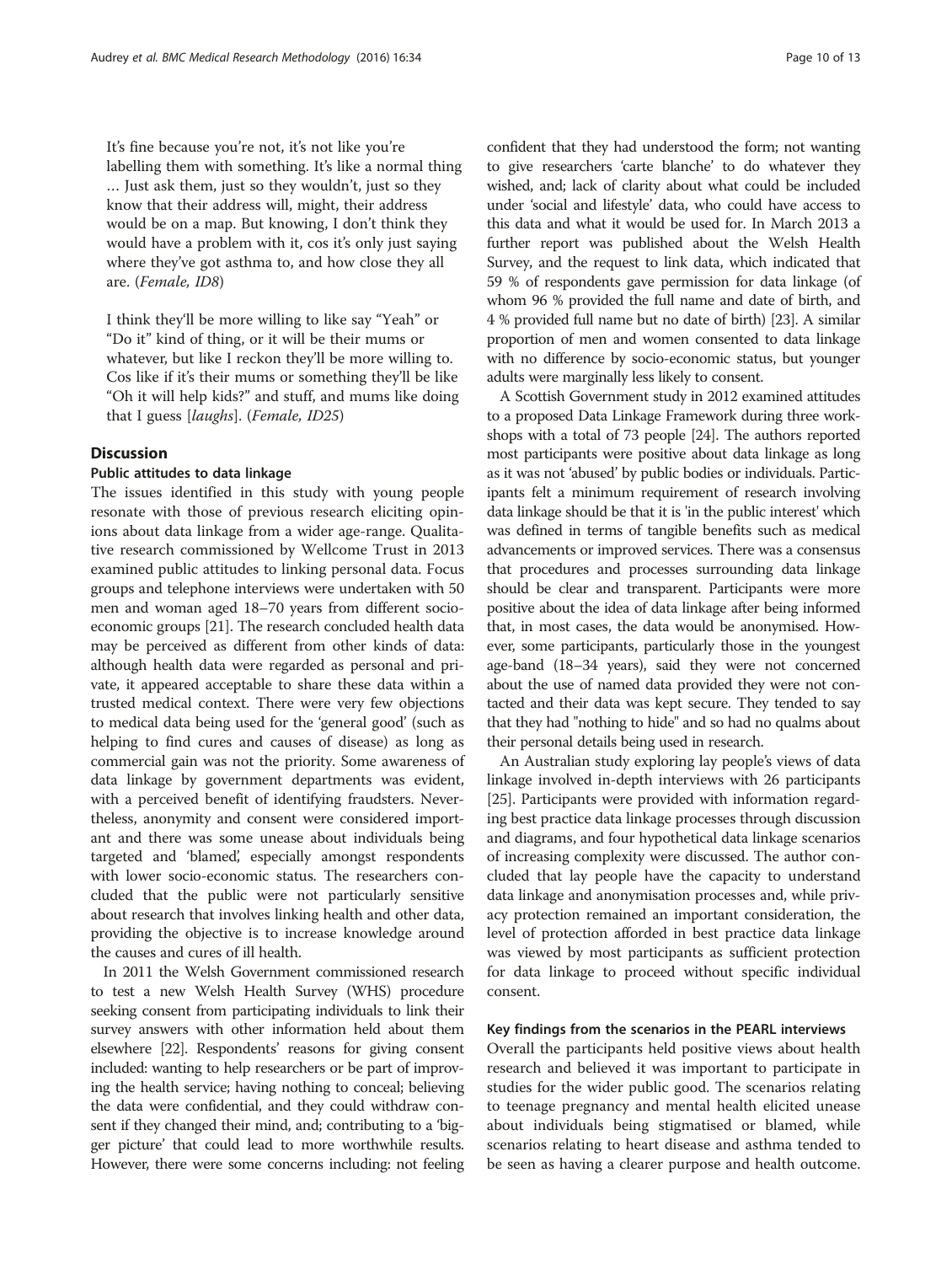Thus the young people's comments support other findings which stated a preference for research with tangible health benefits and a willingness to contribute to research which was for the general good.

Despite a range of consent procedures being explained, the young people tended to equate consent with opt-in consent through which participants are given information about a study and specifically 'asked' if their data can be used. This is perhaps not surprising. In everyday situations consent is usually equated with giving permission rather than the absence of a refusal. This would suggest that providing information, and allowing time for discussion, may be insufficient to change perceptions of what consent 'really' means. Anonymisation procedures were also explained but this was not always seen as sufficient to eliminate the requirement for consent: there was some evidence of a lack of trust about how data would be used and concerns about the limits of anonymization. There was also evidence that for some people disclosure risk was not the only issue. Even where this risk could be effectively mitigated through anonymization some individuals still felt it polite that their permission should be sought for secondary use of information they perceived they 'owned'. Together these findings suggest that greater public discussion is needed about the benefits of data linkage for health research, the processes involved to protect participants, and how to balance the 'rights' of individuals to prevent the secondary use of their personal information with the 'responsibilities' of allowing such use in the public interest when reasonable steps have been taken to protect their identity.

Three-quarters of the PEARL interview participants had participated in regular ALSPAC assessments throughout their lives. ALSPAC has communicated regularly with the cohort and there is a website giving information about the research studies involved and the important findings to date ([http://www.alspac.bris.ac.uk\)](http://www.alspac.bris.ac.uk/). This is likely to have built up a degree of understanding of the research process, and trust in the integrity of the research team, that would not be found in a more general sample of young people. However, even with potentially high levels of trust, there was a spread of opinion about the use of personal or sensitive data and consent requirements. Opinions ranged from asserting that opt-in consent should always be sought to suggesting that in some cases it might be best if researchers just got on and used the data they needed. Broadly categorising the young people's opinions into 'no consent required,' 'request consent' and 'unclear/unsure' illustrates that there was no scenario for which a majority of interview participants asserted that requests for consent were not needed. This appeared to be linked to notions of 'ownership' that individuals feel for information that relates to them, as well as a lack of clarity about the extent to which 'personal' data would or could be de-identified.

The threat to privacy, though sharing the 'personal' information of study participants without their knowledge or consent, was identified by participants as a potential harm. However, the definition of 'personal' varied between young people. An address was considered personal by some, and less so by others because it was in the public domain. Medical conditions such as pregnancy and mental health illness were likely to be considered personal, but asthma less so. These definitions were influenced by whether the interviewee associated stigma with the condition or data required, which might be a medical condition, a criminal record or poor neighbourhood.

In many cases the young people did not simply consider their own opinions but acknowledged that different people held different views. Consequently, although they themselves had an opinion about being asked for consent, they could not speak for others. The quotations illustrate that the time and expense involved in gaining sufficient participants for studies that need large numbers may be accepted as a justification for forgoing consent, or considered an 'escape route' for researchers that should not be used to deny potential participants their right to decide whether their data would be used for research purposes.

For some young people, their belief that most people would not object to a study taking place was not a reason to forego seeking consent. Rather they felt consent should be sought as a means of keeping people informed about the use of their data whilst not undermining the research process. This was also linked to etiquette: there was a suggestion that it was 'fair' and 'right' to ask for someone's permission before using their data. This view is compatible with, for example, the UK Medical Research Council guidance that it is always best practice to obtain consent wherever this is practicable [[26](#page-12-0)].

A noticeable finding from this study is that young people raising the same issues came to different conclusions about whether consent was needed. For example, in relation to the teenage pregnancy scenario, one quotation illustrates the belief that anonymising the data was sufficient to prioritise the research needs over consent, while another asserts that consent should be requested even if the data were anonymised. Similarly, quotations from young people who considered that the study linking birth weight and heart disease was important show that one concludes "I wouldn't ask permission" while another asserts consent should be sought even if it is difficult to attain.

The sensitivity of personal data, and anticipated benefits of research for the wider public good, were identified by the young people as two important factors to be taken into consideration when deciding whether opt-in consent was needed. However, there was no clear pattern to suggest that one of these factors was more important than the other for a majority of participants.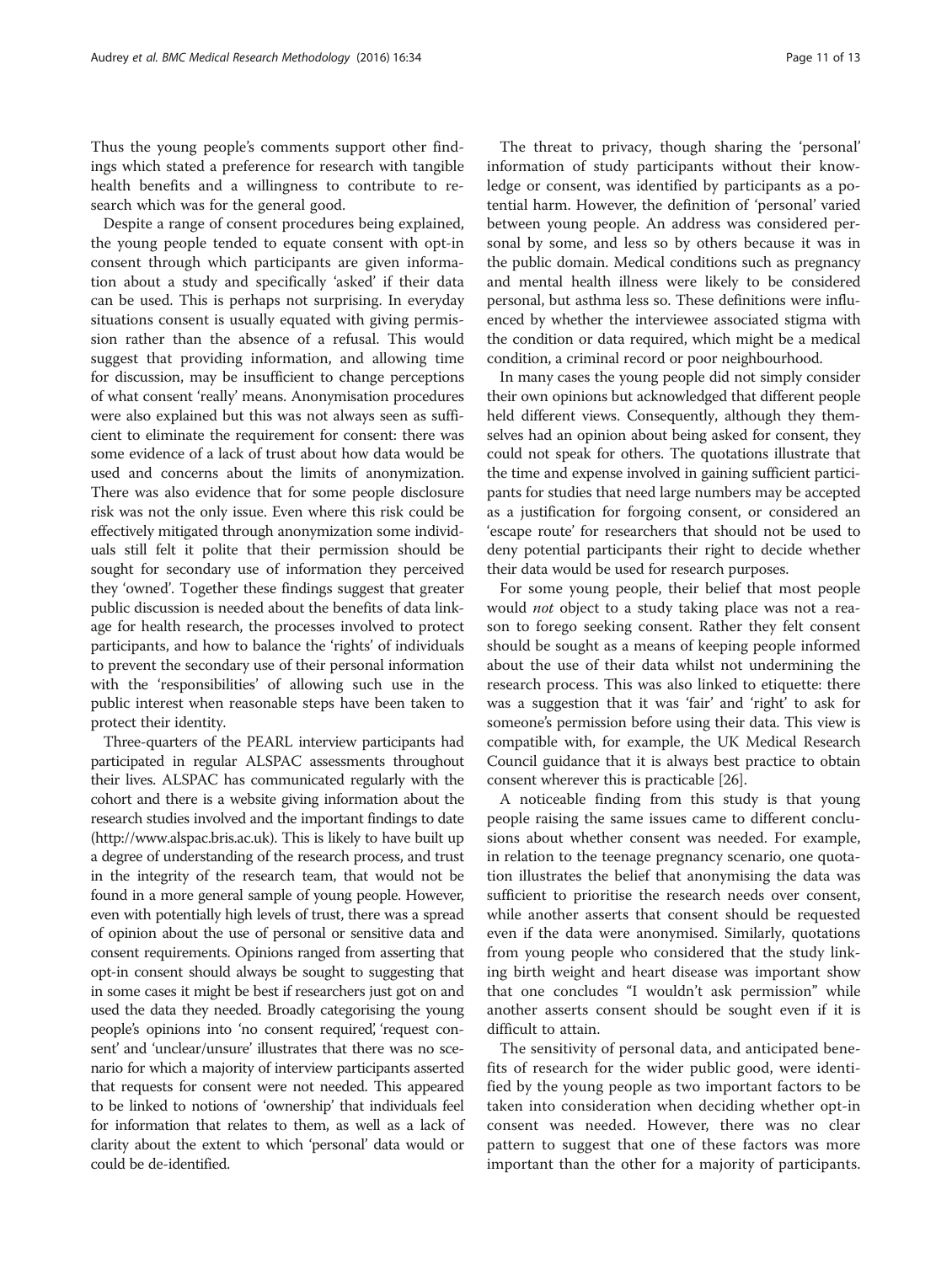<span id="page-11-0"></span>Rather, young people varied in the way they defined and balanced these issues, and this could change for a given individual in relation to the different scenarios. This reinforces the finding that there is no 'one size fits all' solution to the complexity of decision-making in this field.

Some of the findings here resonate with findings about consent in other areas of health research that question the extent to which, despite being given information, people fully understand what they are consenting to [[27](#page-12-0), [28](#page-12-0)]. Williams et al. suggest that, as well as focusing on the information and discussions needed to give informed consent, it is important to consider what potential participants need to know to provide an informed refusal [[29](#page-12-0)]. This debate can be broadened further to include whether people fully understand different types of consent. Our evidence suggests that even individuals with a long history of involvement in a research project (including repeated exposure to consent procedures) show evidence of uncertainty and inconsistency around these issues. This may call into question the validity of focussing on ostensible individual consent as the main consideration in relation to the secondary use of personal data [[30](#page-12-0)].

#### Strengths and limitations

This study involved a relatively large sample size in order to increase the diversity of participants. Data saturation was reached with no new issues being raised by additional interviews. However, most of those interviewed for the PEARL study are long-term participants in ALSPAC and their understanding of research is unlikely to be typical of young people who are not in the ALSPAC cohort. Nevertheless, a wide range of views were expressed. While it is not possible to generalise from the results of this or any qualitative study, the opinions expressed are authentic and raise interesting issues.

Although the researcher explained key concepts and procedures, and discussion was aided by scenarios, the issue of informed consent is complex. Different types of consent and anonymisation strategies were explained but some misunderstandings were apparent and this affected young people's ability to discuss the scenarios in a knowledgeable way. However, this lack of clarity is likely to be reflected in the wider population.

## Conclusion

For many participants in this qualitative study, the requirement for consent appeared to be based on the individual research proposal and the sensitivity of the personal information involved. This appeared in turn to be related to concerns around the potential for harm from the disclosure of identifiable sensitive information. For some individuals these concerns could apparently be mitigated through anonymisation of the data. Others appeared to either not understand, or not believe, that effective anonymisation was possible; or expressed a view that, even where personal data were effectively anonymised, consent should be sought for reasons of etiquette and trust, as well as a sense of personal ownership. Despite different forms of consent being explained, participants tended to focus on the importance of informed opt-in consent. However, some individuals adopted apparently contradictory positions during the course of a single interview. Public views on the issue of consent in relation to linkage based research are clearly complex and diverse. Accommodating these views within a governance framework that is acceptable to all or even a majority of the public is likely to be challenging. If research using data linkage is to successfully realise its potential for public good without undermining public trust in the research process then pragmatic, imaginative and flexible approaches to these issues are needed.

#### Abbreviations

ALSPAC: avon longitudinal study of parents and children; IMD: index of multiple deprivation; NHS: National Health Service; PEARL: Project to Enhance ALSPAC through Record Linkage.

#### Competing interests

The authors declare that they have no competing interests.

#### Authors' contributions

SA conducted the qualitative analysis and drafted the manuscript. LB participated in the design of the study and conducted all the interviews. RC participated in the design and coordination of the study, contributed to data analysis and helped draft the manuscript. AB contributed to the design of the study, conducted the sample selection and stratification, and helped draft the manuscript. JM was the principal investigator, led the design and coordination of the study and helped draft the manuscript. All authors read and approved the final manuscript.

#### Acknowledgements

We would like to thank all of the young people who participated in interviews. We are also grateful to the ALSPAC team which includes interviewers, computer and laboratory technicians, clerical workers, research scientists, volunteers, managers, receptionists and nurses. The UK Medical Research Council and the Wellcome Trust (Grant ref: 102,215/2/13/2) and the University of Bristol provide core support for ALSPAC. This publication is the work of the authors and Suzanne Audrey, Rona Campbell, Andy Boyd and John Macleod will serve as guarantors for the contents of this paper. This research was specifically funded by the Wellcome Trust (WT086118/Z/08/Z). The work was undertaken with the support of The Centre for the Development and Evaluation of Complex Interventions for Public Health Improvement (DECIPHer), a UKCRC Public Health Research Centre of Excellence. Joint funding (MR/KO232331/1) from the British Heart Foundation, Cancer Research UK, Economic and Social Research Council, Medical Research Council, the Welsh Government and the Wellcome Trust, under the auspices of the UK Clinical Research Collaboration, is gratefully acknowledged.

#### Author details

<sup>1</sup>School of Social and Community Medicine, University of Bristol, Canynge Hall, Whatley Road, Bristol BS8 2PS, UK. <sup>2</sup>Bristol, UK

#### Received: 1 June 2015 Accepted: 3 March 2016 Published online: 21 March 2016

#### References

1. Permissible Medical Experiments. Trials of War Criminals before the Nuremberg Military Tribunals under Control Council Law No. 10: Nuremberg October 1946–April 1949. Washington: U.S. Government Printing Office (n.d.), vol. 2, pp. 181–182.